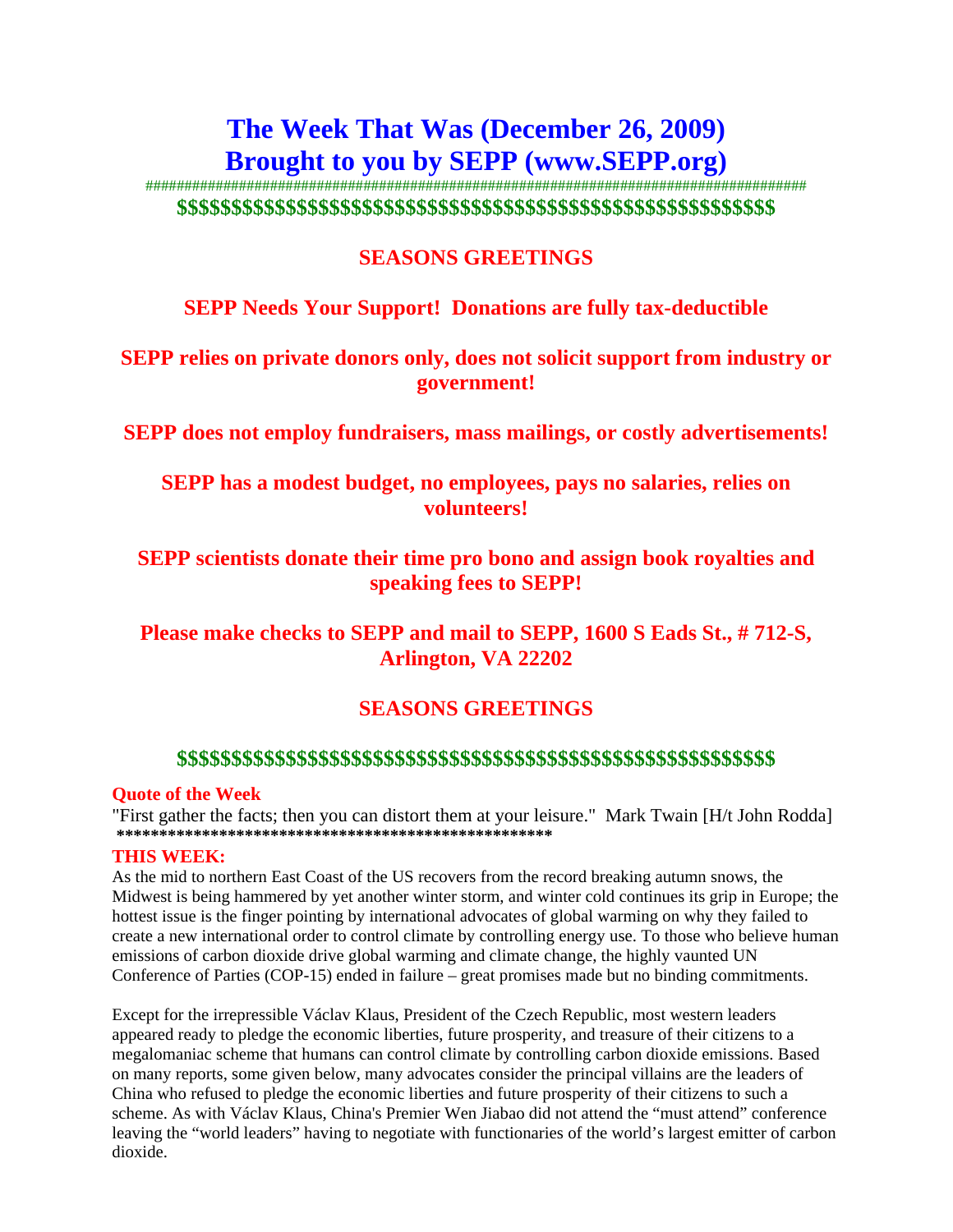#### \*\*\*\*\*\*\*\*\*\*\*\*\*\*\*\*\*\*\*\*\*\*\*\*\*\*\*\*\*\*\*\*\*\*\*\*\*\*\*\*\*\*\*\*\*

Climategate still resonates. In spite of many advocates dismissing the revelations as insignificant, as today's Science Editorial discusses, Climategate is symptomatic of the entire IPCC process. \*\*\*\*\*\*\*\*\*\*\*\*\*\*\*\*\*\*\*\*\*\*\*\*\*\*\*\*\*\*\*\*\*\*\*\*\*\*\*\*\*\*\*\*\*

#### **SEPP SCIENCE EDITORIAL #41-2009 (Dec 26, 2009)**

By S. Fred Singer, President, Science and Environmental Policy Project

[Note: This is the second of a series of mini-editorials on the "junk science" influencing the global warming issue. Other topics will include the IPCC's Assessment Reports 3 and 4, the UN Environmental Program and some individuals heavily involved in these matters.]

#### **Junk Science #2: IPCC's Second Assessment Report (IPCC-AR-2, 1995, published in 1996)**

IPCC assessment reports, and particularly their Summaries for Policymakers (SPM), are noted for their selective use of information and their bias to support the political goal of control of fossil fuels in order to fight an alleged anthropogenic global warming (AGW).

Perhaps the most blatant example is IPCC's Second Assessment Report (SAR), completed in 1995 and published in 1996. Its SPM contains the memorable phrase "the balance of evidence suggests a discernable human influence on global climate." You may recall that this 1996 IPCC report played a key role in the political deliberations that led to the 1997 Kyoto Protocol.

This ambiguous phrase suggests a group of climate scientists, examining both human and natural influences on climate change, looking at published scientific research, and carefully weighing their decision. Nothing of the sort has ever happened. The IPCC has consistently ignored the major natural influences on climate change and has focused almost entirely on human causes, especially on GH gases and more especially on carbon dioxide, which is linked to industrial activities and therefore 'bad' almost by definition.

How then did the IPCC-SAR arrive at "balance of evidence"? It was the work of a then-relatively-junior scientist, Dr Benjamin D. **Santer** of the Lawrence Livermore National Laboratory (LLNL), who has recently re-emerged as a major actor in ClimateGate. As a Convening Lead Author of a crucial IPCC chapter, Santer carefully removed any verbiage denying that human influences might be the major or almost exclusive cause of warming and substituted new language. There is no evidence that he ever consulted any of his fellow IPCC authors, nor do we know who instructed him to make these changes and later approved the text deletions and insertions that fundamentally transformed IPCC-SAR.

The event is described by *Nature* [381(1006):539] and in a 1996 *WSJ* article by the late Professor Frederick **Seitz** (See also my Science Editorial #2-09). Seitz compared the draft of IPCC Chapter 8 (Detection and Attribution) and the final printed text. He noted that, before printing, key phrases had been deleted from the draft that had earlier been approved by its several scientist-authors. For a full account of these text changes see my *Hoover Essay in Public Policy* No. 102 [2000] "*Climate Policy: From Rio to Kyoto"*

Exec Summary http://media.hoover.org/documents/epp\_102a.pdf Essay pdf http://media.hoover.org/documents/epp\_102b.pdf Essay Notes http://media.hoover.org/documents/epp\_102c.pdf [PLEASE NOTE: If you cannot bring up these documents as you expect, please try entering the stated URL's directly on your internet browser.]

Seitz wrote [*WSJ*, Aug 13, 1996]: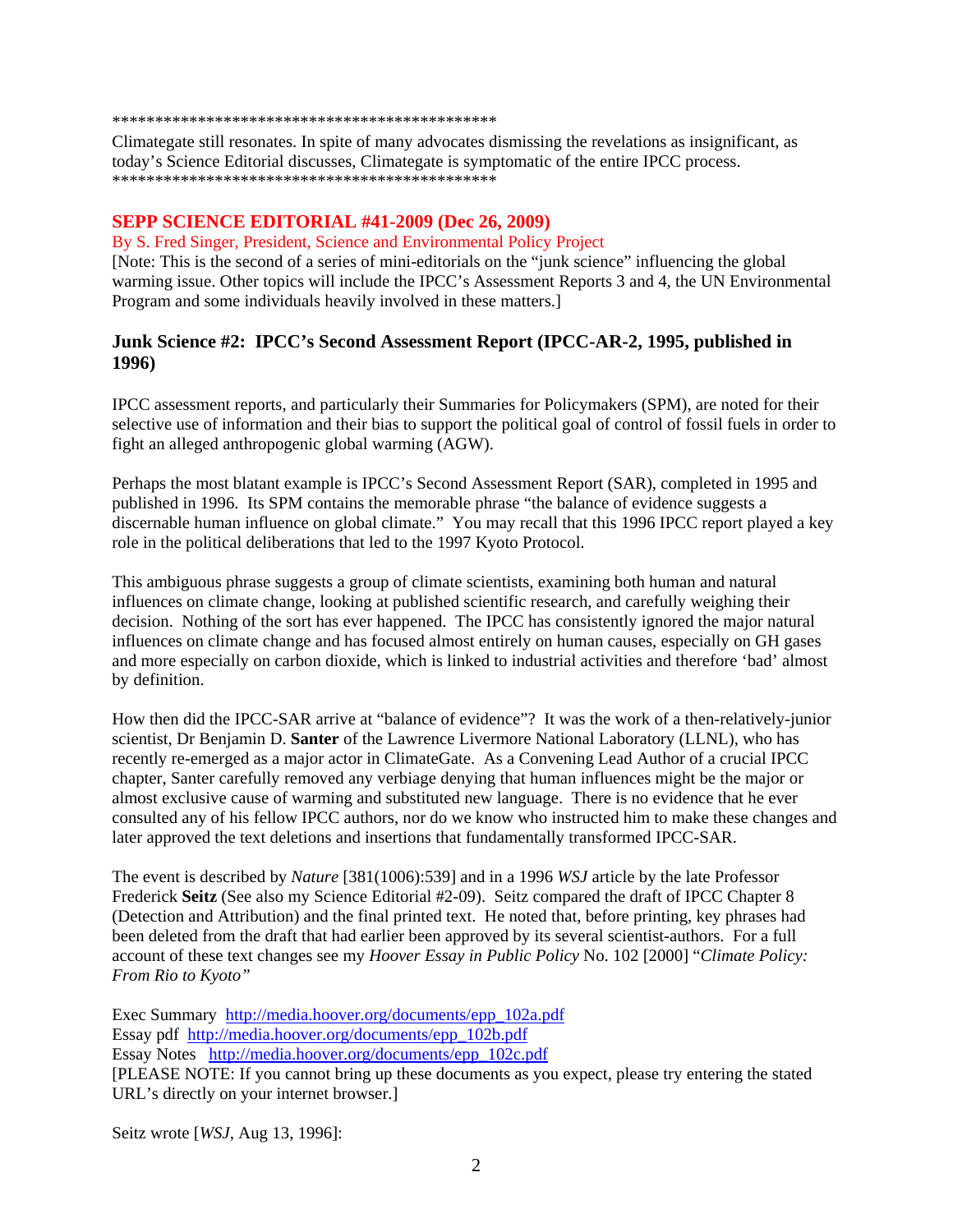*"Last week the Intergovernmental Panel on Climate Change, a United Nations organization regarded by many as the best source of scientific information about the human impact on the earth's climate, released "The Science of Climate Change 1995," its first new report in five years. The report will surely be hailed as the latest and most authoritative statement on global warming. Policy makers and the press around the world will likely view the report as the basis for critical decisions on energy policy that would have an enormous impact on U.S. oil and gas prices and on the international economy.* 

*This IPCC report, like all others, is held in such high regard largely because it has been peer-reviewed. That is, it has been read, discussed, modified and approved by an international body of experts. These scientists have laid their reputations on the line. But this report is not what it appears to be--it is not the version that was approved by the contributing scientists listed on the title page. In my more than 60 years as a member of the American scientific community, including service as president of both the National Academy of Sciences and the American Physical Society, I have never witnessed a more disturbing corruption of the peer-review process than the events that led to this IPCC report.* 

*A comparison between the report approved by the contributing scientists and the published version reveals that key changes were made after the scientists had met and accepted what they thought was the final peer-reviewed version. The scientists were assuming that the IPCC would obey the IPCC Rules--a body of regulations that is supposed to govern the panel's actions. Nothing in the IPCC Rules permits anyone to change a scientific report after it has been accepted by the panel of scientific contributors and the full IPCC.* 

*The participating scientists accepted "The Science of Climate Change" in Madrid last November; the full IPCC accepted it the following month in Rome. But more than 15 sections in Chapter 8 of the report--the key chapter setting out the scientific evidence for and against a human influence over climate--were changed or deleted after the scientists charged with examining this question had accepted the supposedly final text.* 

*Few of these changes were merely cosmetic; nearly all worked to remove hints of the skepticism with which many scientists regard claims that human activities are having a major impact on climate in general and on global warming in particular.* 

*The following passages are examples of those included in the approved report but deleted from the supposedly peer-reviewed published version:* 

· *"None of the studies cited above has shown clear evidence that we can attribute the observed [climate] changes to the specific cause of increases in greenhouse gases." "No study to date has positively attributed all or part [of the climate change observed to date] to anthropogenic [man-made] causes." "Any claims of positive detection of significant climate change are likely to remain controversial until uncertainties in the total natural variability of the climate system are reduced." The reviewing scientists used this original language to keep themselves and the IPCC honest. I am in no position to know who made the major changes in Chapter 8; but the report's lead author, Benjamin D. Santer, must presumably take the major responsibility.* 

*IPCC reports are often called the "consensus" view. If they lead to carbon taxes and restraints on economic growth, they will have a major and almost certainly destructive impact on the economies of the world. Whatever the intent was of those who made these significant changes, their effect is to deceive policy makers and the public into believing that the scientific evidence shows human activities are causing global warming.*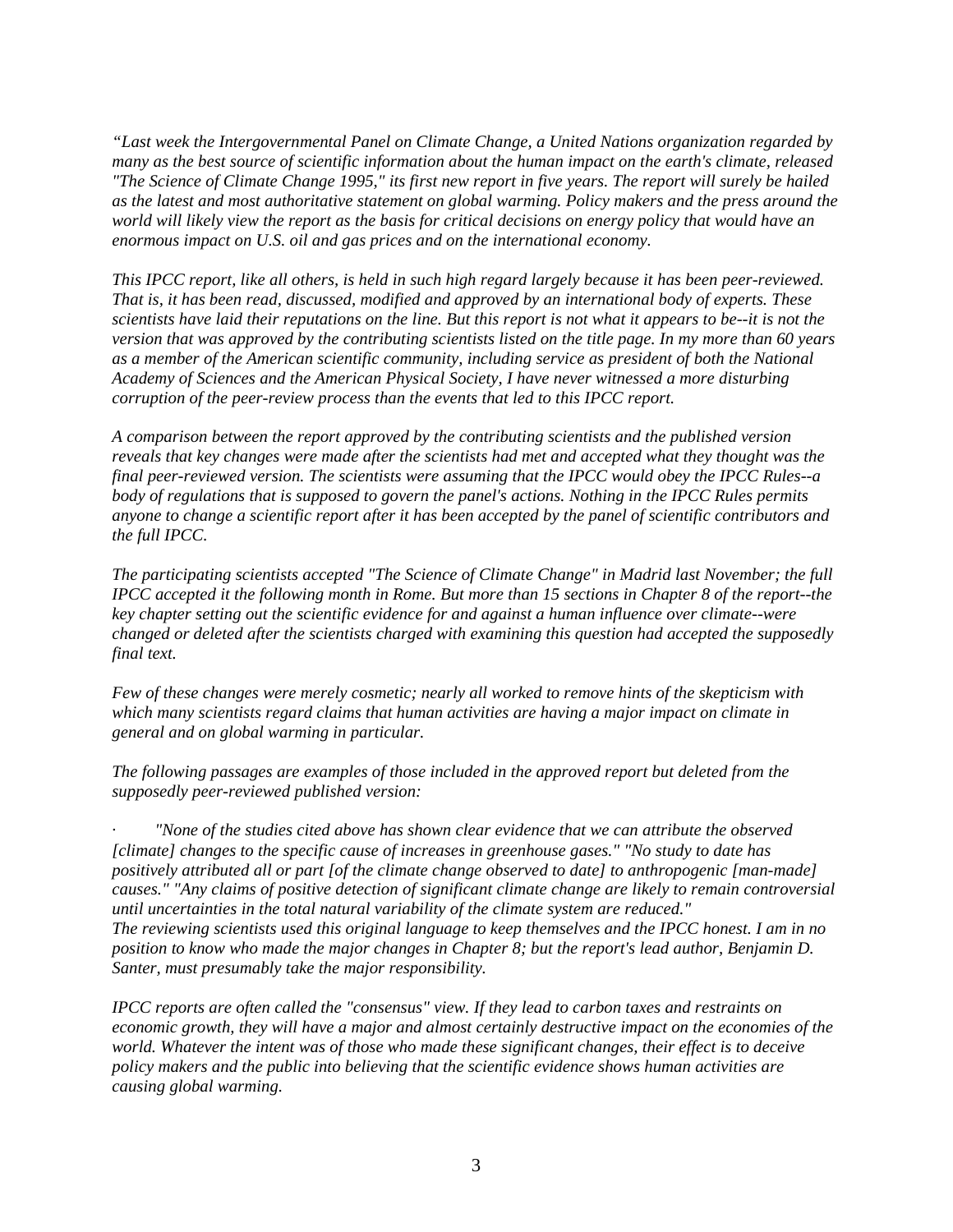*If the IPCC is incapable of following its most basic procedures, it would be best to abandon the entire IPCC process, or at least that part that is concerned with the scientific evidence on climate change, and look for more reliable sources of advice to governments on this important question."* 

But in addition to these text changes there are also two key graphs that were doctored in order to convey the impression that anthropogenic influences are dominant. Again, my Hoover essay gives the details.

1. According to all climate models, GH warming shows a characteristic 'fingerprint': a 'hot spot' in temperature trend values in the tropical upper troposphere. **Michaels and Knappenberger** [*Nature* 384 (1996):522-523] discovered that the IPCC's claimed agreement with observations was spurious and obtained by selecting a convenient *segment* of the radiosonde temperature data and ignoring the rest.

2. Santer also claimed that the modeled and observed patterns of geographic surface temperatures were correlated, with the correlation coefficient increasing over time (suggesting to the reader that a growing human component gradually emerged from background noise). I found, however, that Santer had obtained this result by simply deleting from a published graph all the trend lines that disagreed with his desired outcome [*Eos* 80 (1999):372]. In fact, the original paper had Santer himself as lead author and did not appear in print until *after* the IPCC report was completed – in contravention of IPCC rules.

It is interesting that these several documented falsifications went largely unreported and had little impact on scientists and politicians, who went on to support the passage of the Kyoto Protocol -- in spite of the absence of any scientific support. A wide-ranging investigation of ClimateGate may yet serve to bring this IPCC triple-malfeasance to light.

\*\*\*\*\*\*\*\*\*\*\*\*\*\*\*\*\*\*\*\*\*\*\*\*\*\*\*\*\*\*\*\*\*\*\*\*\*\*\*\*\*\*\*\*\*\*\*\*\*\*\*\*\*\*\*

**ARTICLES:** [For the numbered articles below please see the attached pdf.]

**1. Special to SEPP, from James Marusek,** The Office of Science and Technology Policy initiates a "Public Access Policy Forum" to invite public participation in thinking through what the U.S. Federal government's policy should be with regard to public access to published federally-funded research results. http://www.whitehouse.gov/open

#### **2. APS (American Physical Society) Appeals to Authority**

By Professor Howard Hayden, The Energy Advocate, December 2009, http://www.energyadvocate.com/1405aps.pdf

#### **3. Copenhagen accord keeps Big Carbon in business**

By Christopher Booker, Dec 19, Telegraph, UK http://www.telegraph.co.uk/comment/columnists/christopherbooker/6845686/Copenhagen-accord-keeps-Big-Carbon-in-business.html

#### **4. Eyewitness: How China sabotaged climate talks**

Author unidentified, AU ABC News, Dec 23 [H/t Francois Guillaumat] http://www.abc.net.au/news/stories/2009/12/23/2779498.htm?section=justin

#### **5. A Climatology Conspiracy**

By David H. Douglass and John R Christy, The American Thinker, Dec 20, 2009 http://www.americanthinker.com/2009/12/a\_climatology\_conspiracy.html [SEPP Note: An important article but due to the length only the initial part is included in the pdf.]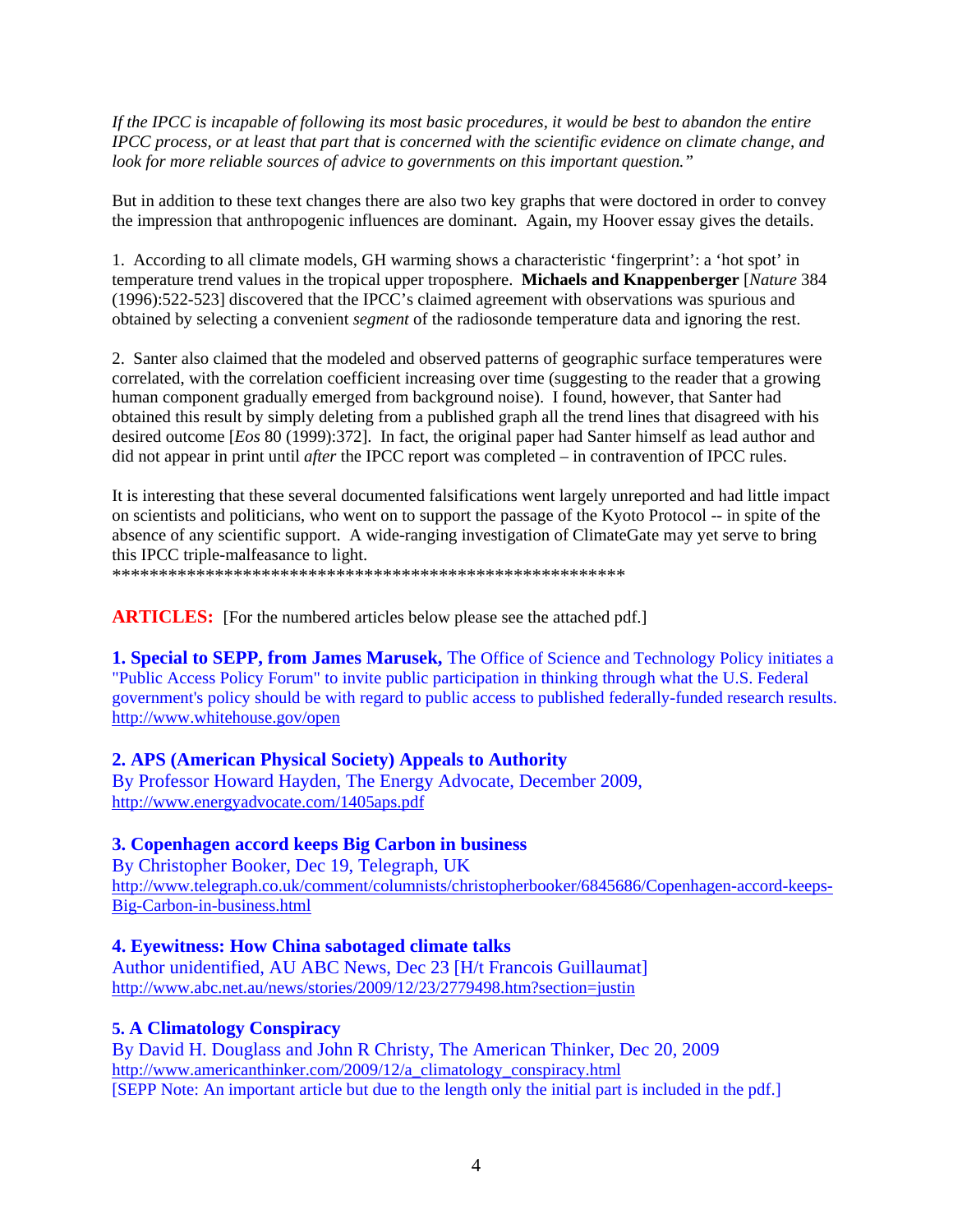#### **6. Wikipedia's climate doctor**

#### **How Wikipedia's green doctor rewrote 5,428 climate articles**

By Lawrence Solomon, Financial Post, Dec 19, 2009 http://network.nationalpost.com/np/blogs/fpcomment/archive/2009/12/18/lawrence-solomon-wikipedia-sclimate-doctor.aspx

#### **7. No Substitute for Fossil Fuels**

Investors Business Daily, 12/22/09 http://www.investors.com/NewsAndAnalysis/Article.aspx?id=516042

**8 The 'Science Mantra' All sorts of agendas wrap themselves in the mantle of science**  By Thomas Sowell, National Review Online, Dec 22 http://article.nationalreview.com/?q=ZTk4ZmVjYzUyMGMwMTJlOGM0ZTY5OWJiOGJmMmQyN2E  **\*\*\*\*\*\*\*\*\*\*\*\*\*\*\*\*\*\*\*\*\*\*\*\*\*\*\*\*\*\*\*\*\*\*\*\*\*\*\*\*\*\*\*\*\*\*\*\*\*\*\*\*\*** 

### **NEWS YOU CAN USE:**

For an interview with Fred Singer in Copenhagen please see: http://www.youtube.com/watch?v=AmNQoQ2Tr18&feature=rec-LGOUT-exp\_fresh+div-1r-5-HM

According to the New York Times the real success of Copenhagen was Western nations pledging to fund developing countries through international mechanisms. "Copenhagen's One Real Accomplishment: Getting Some Money Flowing" by James Kanter, New York Times, Dec 20 http://www.nytimes.com/2009/12/21/business/energy-environment/21iht-green21.html? $r=1$ &hpw.

However journalists for Der Spiegel consider Copenhagen a failure. "Copenhagen Was an All-Out Failure" by Sobhan Dowling and Daryl Lindsey, Spiegel Online, Dec 21, 2009 http://www.spiegel.de/international/world/0,1518,668352,00.html#ref=rss

For the Journal "Nature" the major issue is the failure of scientists (advocates) to communicate. "After Copenhagen: The agreement reached last week lends fresh urgency to challenges in science and communication," Editorial, Nature, international weekly journal of science, 12/24/09 http://www.nature.com/nature/journal/v462/n7276/full/462957b.html [SEPP Note: in this lengthy editorial the editors ignore the lack of physical evidence that carbon dioxide was the cause of the recent warming.]

Few have asked who will be handling the payments from developed nations to developing ones amounting to hundreds of billions of dollars. Christopher Booker and Richard North have a few suggestions in "Questions over business deals of UN climate change guru Dr. Rajendra Pachauri." UK Telegraph, Dec 20 http://www.telegraph.co.uk/news/6847227/Questions-over-business-deals-of-UNclimate-change-guru-Dr-Rajendra-Pachauri.html

The Asian Development Bank is likely to be one entity that expects to profit from carbon trading and allocation of funds: "Eminent Persons to Advise ADB on Climate Change" Asian Development Bank Press Release, May 4, 2009, http://www.adb.org/Media/Articles/2009/12885-adb-annual-meetings/

On her web site, Jo Nova has posted a 30 year time line of Climategate created by Mohib Ebrahim. It is long, but demonstrates that the Climategate scandal is not isolated or insignificant. http://joannenova.com.au/global-warming/climategate-30-year-timeline/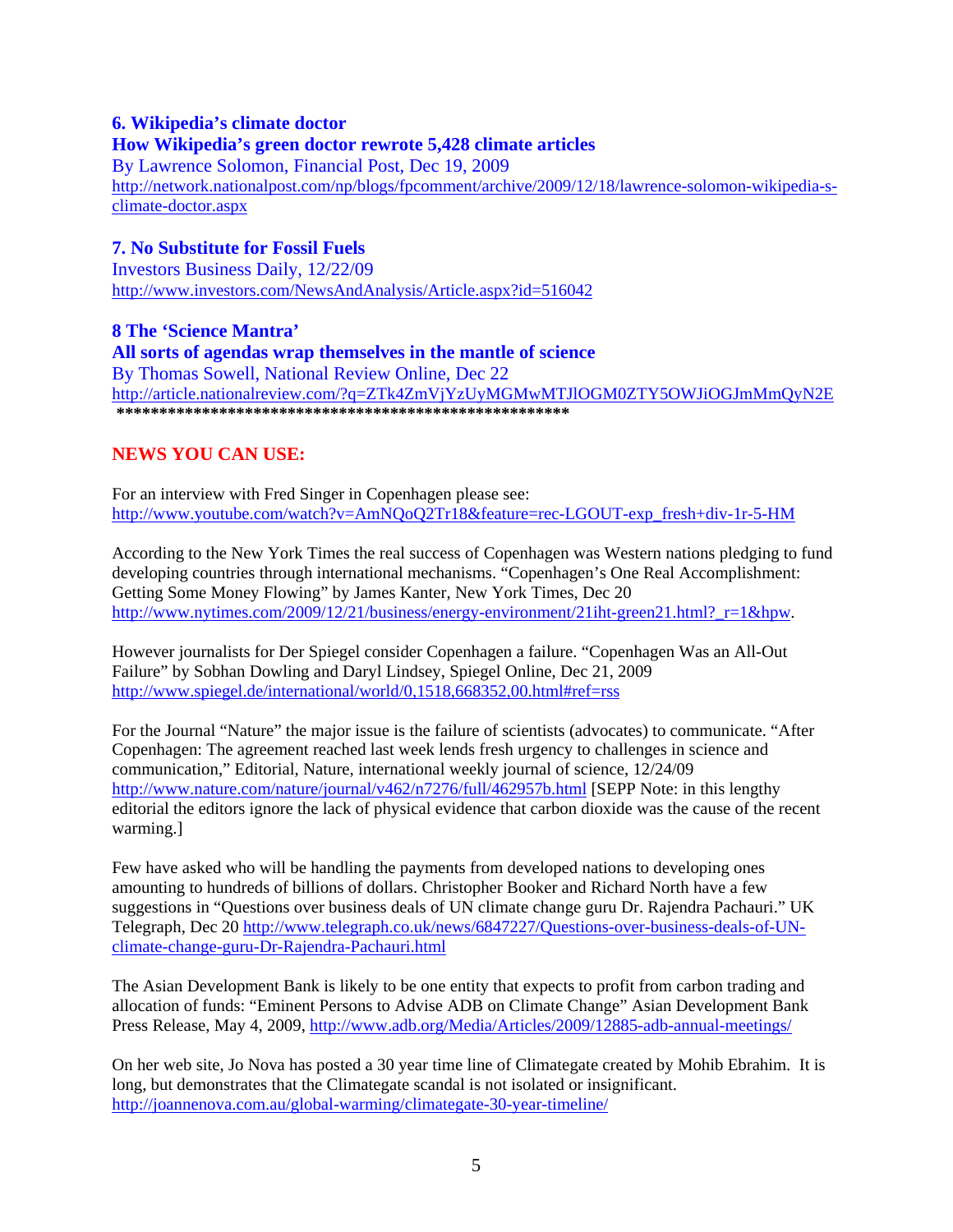Many advocating that human emissions of CO2 cause global warming claim that the electricity produced by coal fired utilities can easily be replaced by wind or solar power both of which require huge amounts of land. Of course, in the US California is leading the way as illustrated in this New York Times article: "Desert Vistas vs. Solar Power" by Todd Woody, NYT, Dec 22, 2009 http://www.nytimes.com/2009/12/22/business/energy-environment/22solar.html?\_r=1&th&emc=th

Big Green is heavily involved in the well financed lobbying group, US-CAP, which advocates cap and trade. According to one US Representative, US-CAP provided the "blueprint" for the House passed cap and trade bill. No doubt some supporters of cap and trade assume that Big Green will not oppose sources for energy to replace coal. Will Big Green deliver? This article in the Wall Street Journal may provide a partial answer. "Sierra Club's Pro-Gas Dilemma" by Ben Casselman, WSJ, Dec 21 http://online.wsj.com/article/SB126135534799299475.html?mod=WSJ\_hps\_sections\_news#

The Investors Business Daily has its own views on why development of US sources of natural gas is becoming difficult. "Get The Frackin' Gas," IBD, 12/22/09, http://www.investors.com/NewsAndAnalysis/Article.aspx?id=516041

Not everyone is bowing the EPA's finding that science supports the claim that greenhouse gases threaten public health and welfare, thus must be regulated. "Cattlemen challenge EPA greenhouse gas ruling in court," Dec 24, 2009, [H/t Brad Veek] http://www.farmanddairy.com/news/cattlemen-challenge-epagreenhouse-gas-ruling-in-court/13835.htmlprint/ \*\*\*\*\*\*\*\*\*\*\*\*\*\*\*\*\*\*\*\*\*\*\*\*\*\*\*\*\*\*\*\*\*\*\*\*\*\*\*\*\*\*\*\*\*\*\*\*

### **BELOW THE BOTTOM LINE**

In the last two weeks we received suggestions for environmental friendly food sources – garlic milk and green lamb. Now we have a suggestion for a third source in "Polluting pets: the devastating impact of man's best friend," by Isabelle Toussaint and Jurgen Hecker, Yahoo! News, Dec 20, 2009 http://news.yahoo.com/s/afp/20091220/lf\_afp/lifestyleclimatewarminganimalsfood

If you have ever desired to become an automobile manufacturer, Fisker Automotive may have the ideal business plan: one, form a new company with a few people who have been associated with automotive design, two, get "the right" backers, three, design an exciting concept car that is a plug-in electric – hybrid which will sell for \$90,000, four, have the Department of Energy loan you almost \$600,000,000 on the promise of building "affordable" versions that will sell for \$40,000, assuming appropriate tax breaks, five, buy a manufacturing plant worth hundreds of millions from the US government for pennies on the dollar, and, six, get the state to commit tens of millions in incentives. Now you are in business: "Venture Capitol: New VC Force," By Neil King Jr., Wall Street Journal, Dec 15, 2009 http://online.wsj.com/article/SB126074549073889853.html?mod=WSJ\_hps\_MIDDLEForthNews

#### ##################################

**1. Special to SEPP, from James Marusek,** The Office of Science and Technology Policy initiates a "Public Access Policy Forum" to invite public participation in thinking through what the U.S. Federal government's policy should be with regard to public access to published federally-funded research results. http://www.whitehouse.gov/open

The Office of Science and Technology Policy in the Executive Office of the President and the White House Open Government Initiative have launched a "Public Access Policy Forum" to invite public participation in thinking through what the U.S. Federal government's policy should be with regard to public access to published federally-funded research results. The comment period is currently open. It seems that after the fallout from the CRU scandal, scientist might have a bit to say in this area.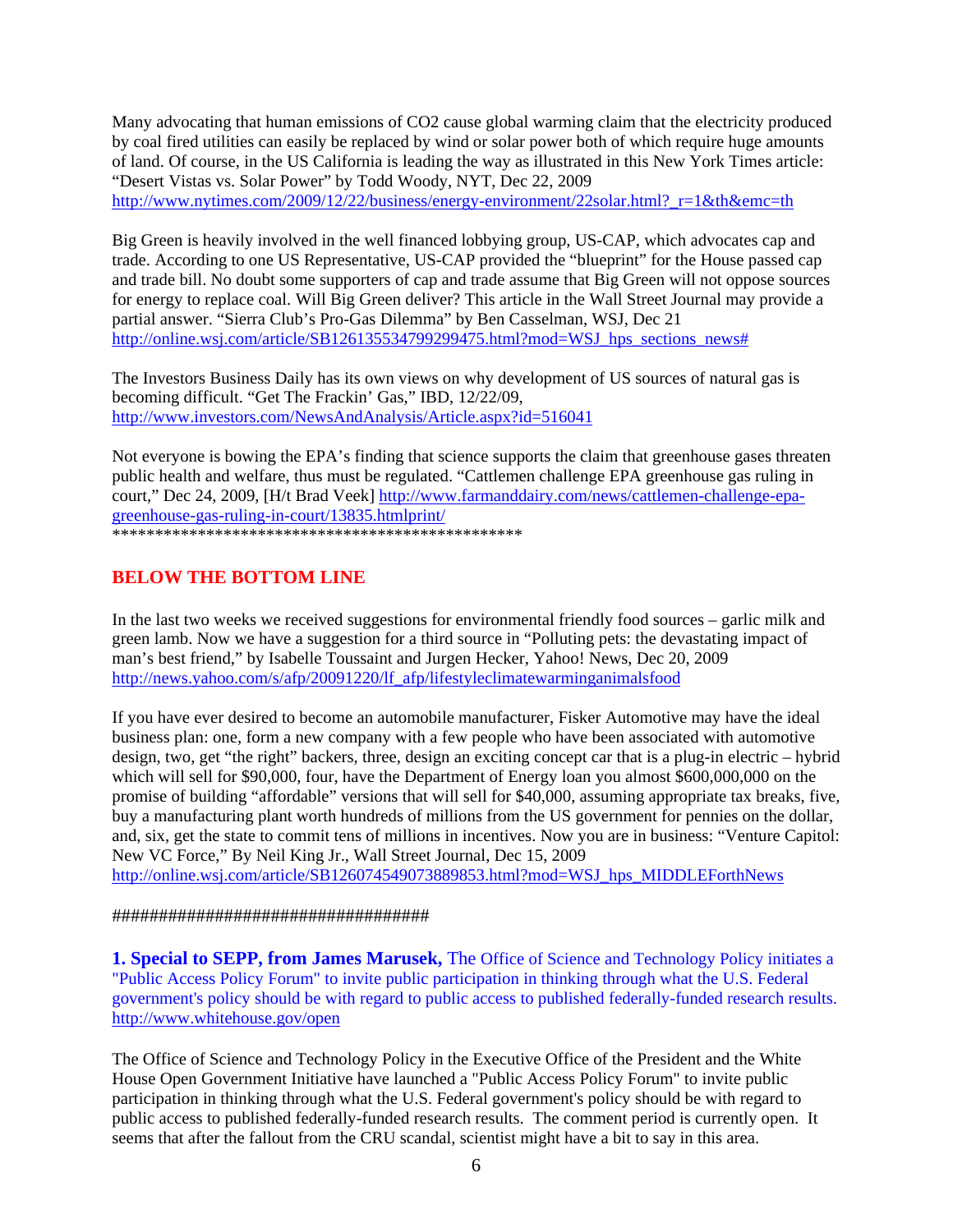Specifically, government funded data should be made freely available to the public - including climate data.

OSTP is conducting an interactive, online discussion beginning Thursday, December 10. The discussion will focus on three major areas of interest:

\* Implementation (Dec. 10 to 20): Which Federal agencies are good candidates to adopt Public Access policies? What variables (field of science, proportion of research funded by public or private entities, etc.) should affect how public access is implemented at various agencies, including the maximum length of time between publication and public release?

\* Features and Technology (Dec. 21 to Dec 31): In what format should the data be submitted in order to make it easy to search and retrieve information, and to make it easy for others to link to it? Are there existing digital standards for archiving and interoperability to maximize public benefit? How are these anticipated to change?

\* Management (Jan. 1 to Jan. 7): What are the best mechanisms to ensure compliance? What would be the best metrics of success? What are the best examples of usability in the private sector (both domestic and international)? Should those who access papers be given the opportunity to comment or provide feedback?

A description of this initiative is available at: http://www.whitehouse.gov/open

Currently the "Policy Forum on Public Access to Federally Funded Research: Implementation" at http://www.whitehouse.gov/blog/2009/12/10/policy-forum-public-access-federally-funded-researchimplementation is accepting comments. Open the link to the Office of Science & Technology Policy (OSTP) Blog at http://blog.ostp.gov/2009/12/10/policy-forum-on-public-access-to-federally-fundedresearch-implementation/, then register on-line, then leave a comment. \*\*\*\*\*\*\*\*\*\*\*\*\*\*\*\*\*\*\*\*\*\*\*\*\*\*\*\*\*\*\*\*\*\*\*\*\*\*\*\*\*\*\*\*\*\*

#### **2. APS (American Physical Society) Appeals to Authority**

By Professor Howard Hayden, The Energy Advocate, December 2009, http://www.energyadvocate.com/1405aps.pdf

There are no authorities in science. Experts, yes. Brilliant, well educated experts, yes. *Mistaken*, brilliant, well-educated experts, yes. (The only people who never make mistakes are those who never do anything.) But there are no authorities.

It is therefore distressing to find that an ad-hoc committee of the American Physical Society (APS) has asserted on no uncertain terms that authority rules.

The background is this. The Executive Committee of the APS issued a statement in November 2007 saying

"Emissions of greenhouse gases from human activities are changing the atmosphere in ways that affect the Earth's climate. Greenhouse gases include carbon dioxide as well as methane, nitrous oxide and other gases. They are emitted from fossil fuel combustion and a range of industrial and agricultural processes.

"The evidence is incontrovertible: Global warming is occurring. If no mitigating actions are taken, significant disruptions in the Earth's physical and ecological systems, social systems, security and human health are likely to occur. We must reduce emissions of greenhouse gases beginning now.

"Because the complexity of the climate makes accurate prediction difficult, the APS urges an enhanced effort to understand the effects of human activity on the Earth's climate, and to provide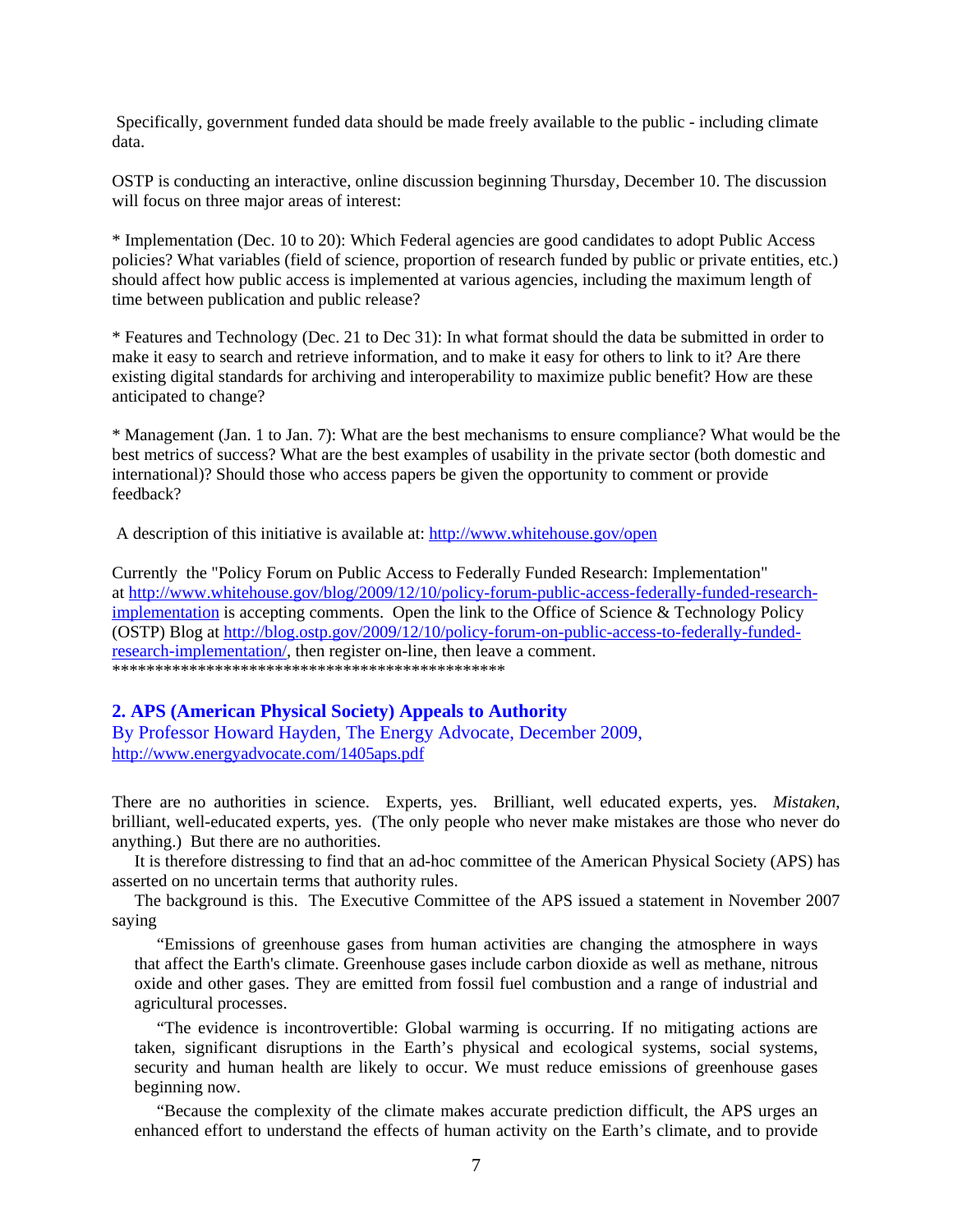the technological options for meeting the climate challenge in the near and longer terms. The APS also urges governments, universities, national laboratories and its membership to support policies and actions that will reduce the emission of greenhouse gases."

 The second and third lines of the first paragraph are reasonable statements of fact, and the only other reasonable part is "the APS urges an enhanced effort to understand the effects of human activity on the Earth's climate." Would that they had followed their own counsel, and even broadened the sentence to include *natural* effects on the climate.

About 100 APS members, including many Fellows and Distinguished Professors have signed a petition submitted by Robert H. Austin [1] challenging the APS 2007 *Statement on Climate Change*. One very good reason for issuing the challenge was not in the petition: the executive board has no business pretending that they speak for the membership. A second is that the board itself has no expertise in climate science. The petition drive was initiated because the *Statement* is riddled with unproven assertions.

The petition did not seek to discard the *Statement*, but instead to supplant it, using phrases like, "[M]easured or reconstructed temperature records indicate that 20th – 21st century changes are neither exceptional nor persistent." Later, "The APS supports an objective scientific effort to understand the effects of all processes—natural and human—on the Earth's climate and the biosphere's response to climate change."

Accordingly, the APS cobbled together an ad-hoc committee to consider the petition. The Chairman was Dan Kleppner (MIT) who has expertise in laser cooling and trapping [TEA January 2009, "Optical Molasses"], a topic that relates to precisely one component of climate. Robert Adair (Yale) has written some nice books about the physics of baseball. I am unacquainted with the others, David M. Ceperley (theoretical physics, U. of Illinois) Alexander L. Fetter (bosonic gases, Stanford), Helen R. Quinn (missing antimatter, CP violation, Stanford), and Ellen D. Williams (surface physics, U. of Maryland). This is obviously a group of brilliant people—but where is the expertise in anything related to climatology?

Anybody who has followed the global-warming discussions would know that skeptics challenge the data, methodology, and conclusions of the Inter*governmental* Panel on Climate Change (IPCC). Accordingly, it would be reasonable to do some independent investigation of those topics. Apparently the ad-hoc committee did no such thing. I quote:

To review these issues we have relied primarily on the 4th Assessment Report [AR4] of the International Panel on Climate Change, in particular its first volume: *Climate Change 2007: The Physical Science Basis. Contribution of Working Group 1 to the Fourth Assessment Report of the Intergovernmental Panel on Climate Change* [Solomon *et* al, Cambridge University Press]. (PSB). We have also turned to the NRC report *Surface Temperature Reconstructions for the Last 2,000 Years*, Committee on Surface Temperature Reconstructions for the Last 2,000 Years, (National Research Council, 2006). (STR).

It may come as a surprise to the ad-hoc committee, but skeptics have also read those reports thoroughly—and still disagree. (By its vocabulary, the NC's STR seems to have been lifted uncritically from AR4.) It adds no intellectual or scientific content to the two reports merely to read and parrot them.

To put it fairly but bluntly, the ad-hoc committee of the APS said that the reports are true because the reports say they are true.

[1] Robert H. Austin, Professor of Physics, Princeton University, Fellow APS, AAAS; APS Council: 1991-1994, 2007-2010, Member National Academy of Sciences, American Association of Arts and Sciences

\*\*\*\*\*\*\*\*\*\*\*\*\*\*\*\*\*\*\*\*\*\*\*\*\*\*\*\*\*\*\*\*\*\*\*\*\*\*\*\*\*\*\*\*\*\*\*\*\*\*

#### **3. Copenhagen accord keeps Big Carbon in business**

By Christopher Booker, Dec 19, Telegraph, UK http://www.telegraph.co.uk/comment/columnists/christopherbooker/6845686/Copenhagen-accord-keeps-Big-Carbon-in-business.html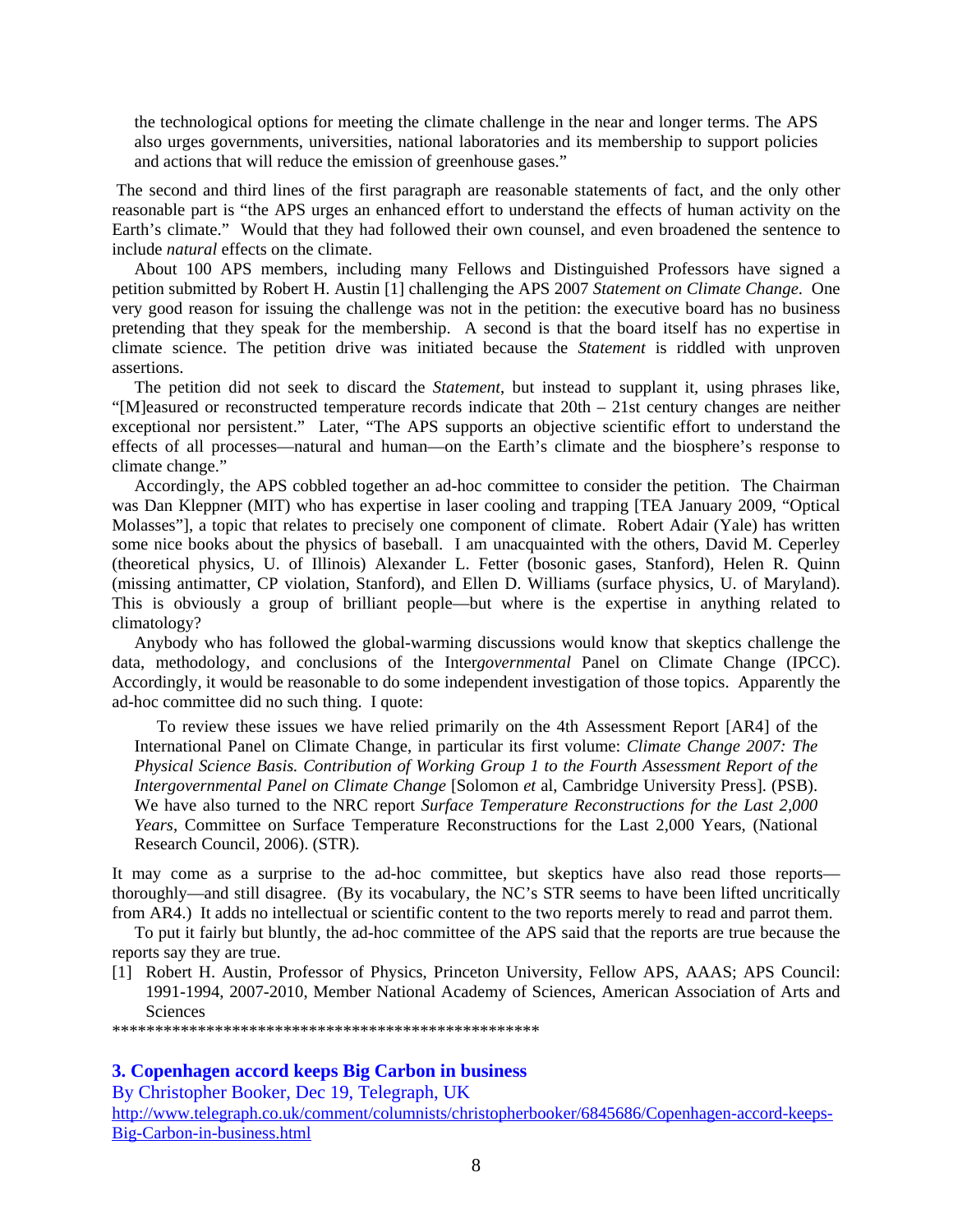As fairy-tale snow gently descended on Copenhagen, the great global warming conference degenerated through pantomime, boredom, chaos and anger to its entirely predictable conclusion – a colossal pile of fudge with a very hard and nasty rock hidden at its centre. The "world summit" on climate change was never really going to be about saving the world from global warming at all. Even if the delegates had got all they wanted, it would no more have had any influence on emissions of CO2 – let alone on the world's climate – than the 1997 Kyoto Protocol before it.

As was argued in 1997 by Tom Wigley, one of Al Gore's trusted allies and formerly head of the East Anglia Climatic Research Unit, or CRU (recently at the centre of the Climategate scandal over rigged temperature data), even if the world had implemented Kyoto to the full, it would only have delayed global warming by six years. In fact, as was revealed last summer by the German renewable energy institute IWR, CO2 emissions are now 40 per cent above their level in 1990, the baseline Kyoto was meant to return them to.

Copenhagen was not about global warming but money. The cash that Hillary Clinton so dramatically plonked on the table, rising to \$100 billion by 2020, which includes the £1.5 billion offered by Gordon Brown (money which of course he hasn't got) and which like a crazed gambler he last week upped to £6 billion (even more money he hasn't got), was merely a "sweetener" to persuade the developing countries to maintain the money-machine set in motion by Kyoto.

This is the new global industry based on buying and selling the right to emit CO2, estimated soon to be worth trillions of dollars a year, which through schemes such as the UN's Clean Development Mechanism and the EU's Emissions Trading System is making a small minority of people, including Al Gore, extremely rich.

The only really concrete achievement of Copenhagen was to win agreement to the perpetuating of those Kyoto rules that have created this vast industry, which has two main beneficiaries. On one hand are that small number of people in China and India who have learnt how to work this system to their huge advantage. On the other are all those Western entrepreneurs who have piled into what has become the fastest-growing commodity market in the world.

The part played at Copenhagen by all the tree-huggers, abetted by the BBC and their media allies, was to keep hysteria over warming at fever pitch while the politicians haggled over the real prize, to keep the Kyoto system in place.

The only tree they were concerned with hugging was the money tree and all the vast political apparatus that now supports it, allowing governments to tax and regulate us into handing over ever more of our money, largely without realising it, every time we drive a car, fly in a plane, pay our electricity bill or carry out any of a vast range of activities that involve the emission of CO2. Compared with these sums, even the billions we all unwittingly spend on subsidies to the developers of useless wind turbines are chicken feed.

It was timely that while the gabfest and the backstairs haggling were continuing in that dreary concrete shed, further shocking evidence should have been released to show how the Met Office's Hadley Centre and the CRU have been rigging the most important of all the four official global temperature records. HadCRUT, as it is called, constructed by Hadley and the CRU from raw data supplied from weather stations all over the globe, is relied on by the Intergovernmental Panel on Climate Change (IPCC) as the most prestigious temperature record we have.

What was released last week from Russia was evidence that the stars of Climategate have been cherrypicking the temperature data they receive from Russia, to use only the 25 per cent of the data that makes for a warming trend. Put it together with all the data they have suppressed and what emerges is a trend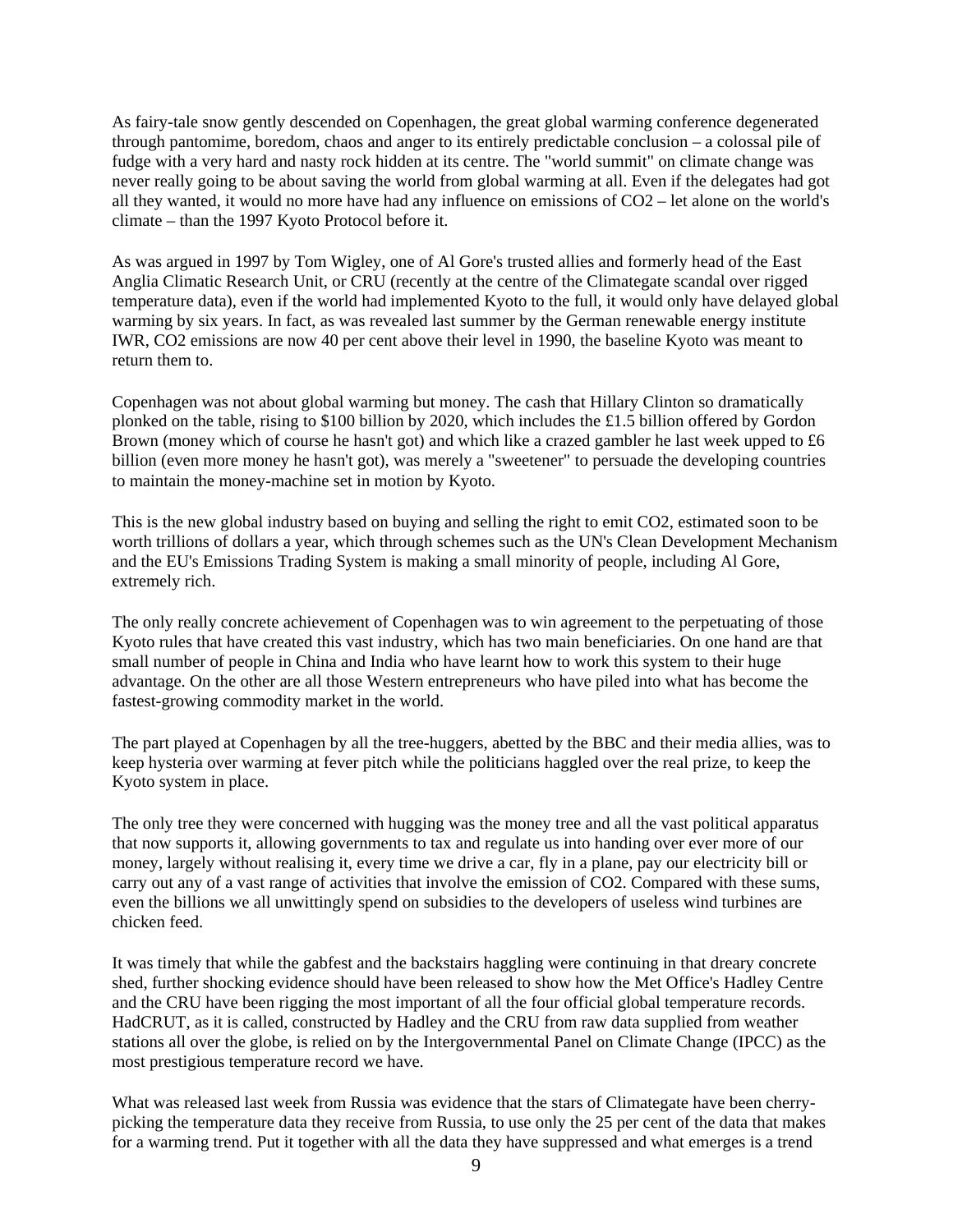over the past 80 years that remains flat, showing no net warming at all. Yet this is the most oft-cited of all the temperature records on which the whole global warming scare of recent decades has been built.

Naturally none of this was allowed to percolate the discussions in Copenhagen where, behind all the playacting and flim-flam of the stage army of activists (most of them subsidised by the world's taxpayers), the only real concern was to maintain the greatest financial scam the world has ever seen.

\*\*\*\*\*\*\*\*\*\*\*\*\*\*\*\*\*\*\*\*\*\*\*\*\*\*\*\*\*\*\*\*\*\*\*\*\*\*\*\*\*

#### **4. Eyewitness: How China sabotaged climate talks**

Author unidentified AU ABC News, Dec 23 [H/t Francois Guillaumat] http://www.abc.net.au/news/stories/2009/12/23/2779498.htm?section=justin

A writer and environmental activist who was present at the final Copenhagen climate talks says China sabotaged the deal and ensured Barack Obama would shoulder the blame.

While China's Premier Wen Jiabao insisted his government had played an "important and constructive" role, the talks in the Danish capital ended with a political accord rather than a binding agreement.

Mark Lynas, who was attached to the Maldives delegation, described what he saw at the talks as "profoundly shocking".

"I am certain that had the Chinese not been in the room, we would have left Copenhagen with a deal that had environmentalists popping champagne corks in every corner of the world," he wrote in the The Guardian.

"The truth is this: China wrecked the talks, intentionally humiliated Barack Obama, and insisted on an awful 'deal' so Western leaders would walk away carrying the blame.

He says Prime Minister Kevin Rudd and other Western leaders were visibly upset when China started "removing all the numbers that mattered" in the final talks, including emissions cuts by developed countries of 80 per cent by 2050.

"'Why can't we even mention our own targets?' demanded a furious [German Premier] Angela Merkel.

"Australia's prime minister, Kevin Rudd, was annoyed enough to bang his microphone. Brazil's representative too pointed out the illogicality of China's position. Why should rich countries not announce even this unilateral cut?

"The Chinese delegate said no, and I watched, aghast, as Merkel threw up her hands in despair and conceded the point. Now we know why - because China bet, correctly, that Obama would get the blame for the Copenhagen accord's lack of ambition.

"But I saw Obama fighting desperately to salvage a deal, and the Chinese delegate saying "no", over and over again."

Lynas says the 2020 peaking year was then "replaced by woolly language" and the global 50 per cent cuts by 2050 were also removed.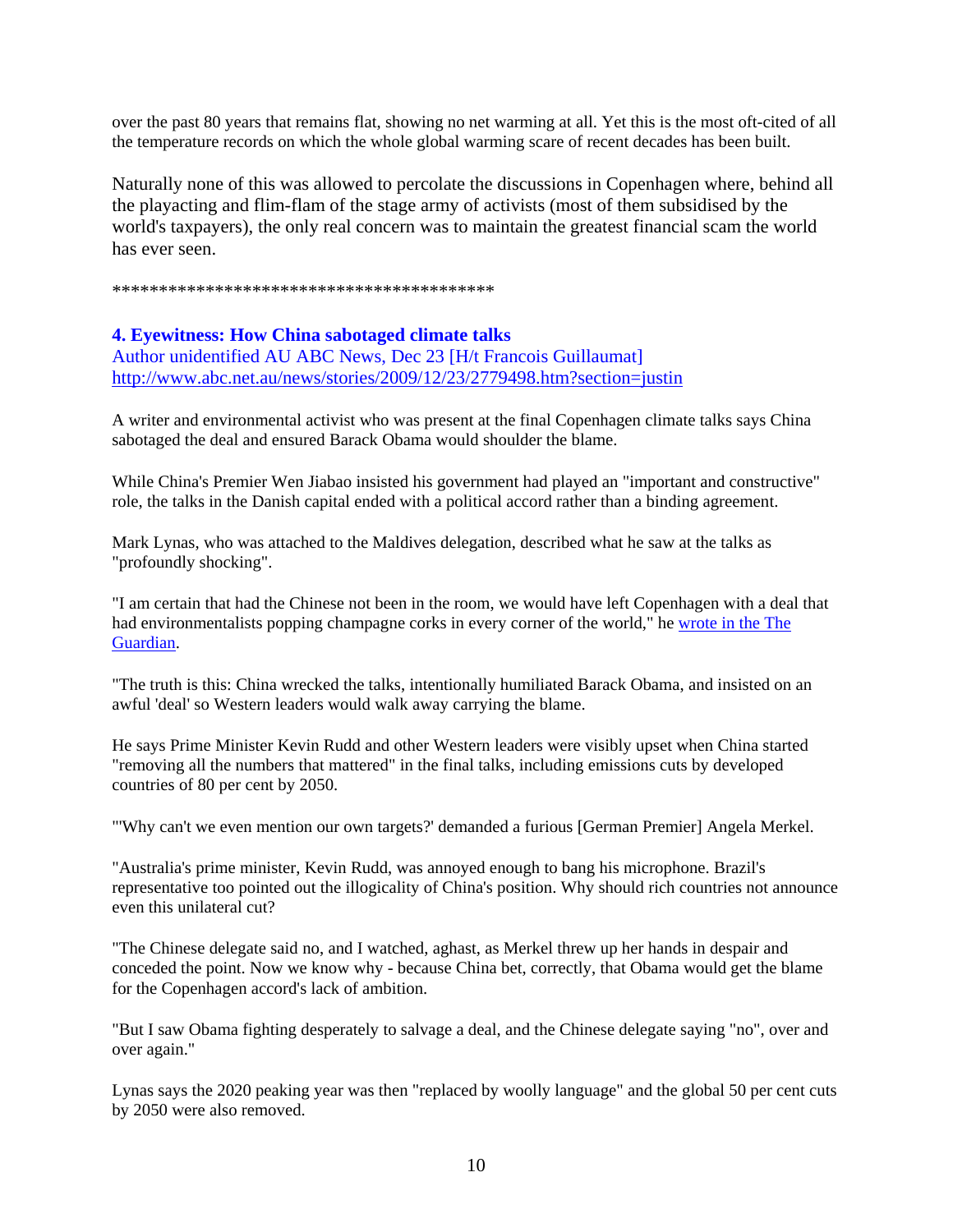"No-one else, perhaps with the exceptions of India and Saudi Arabia, wanted this to happen," Lynas said.

#### **'Took the bait'**

Lynas fears "the truth about what actually happened is in danger of being lost amid the spin and inevitable mutual recriminations".

"China's strategy was simple: block the open negotiations for two weeks, and then ensure that the closeddoor deal made it look as if the west had failed the world's poor once again. And sure enough, the aid agencies, civil society movements and environmental groups all took the bait," he said.

"The failure was 'the inevitable result of rich countries refusing adequately and fairly to shoulder their overwhelming responsibility', said Christian Aid. 'Rich countries have bullied developing nations,' fumed Friends of the Earth International.

"All very predictable, but the complete opposite of the truth."

He is dismissive of the role played by Sudanese delegate Lumumba Di-Aping, who negotiated on behalf of China and developing countries, accusing Sudan of behaving as China's puppet and helping to create the "perfect stitch-up".

Lynas also said China carried out a clear diplomatic snub at the talks.

"The Chinese premier, Wen Jinbao, did not deign to attend the meetings personally, instead sending a second-tier official in the country's foreign ministry to sit opposite Obama himself," he said.

"The diplomatic snub was obvious and brutal, as was the practical implication: several times during the session, the world's most powerful heads of state were forced to wait around as the Chinese delegate went off to make telephone calls to his 'superiors'."

#### **India's stance**

India has already confirmed it worked with China and other emerging nations to ensure there were no legally binding targets at the talks.

India's Environment Minister Jairam Ramesh earlier faced parliament for the first time since the UN talks, saying the nation had "come out quite well in Copenhagen".

"We can be satisfied that we were able to get our way on this issue," declared Mr Ramesh, who has consistently said India would be one of the countries hardest hit by climate change.

He said India, China, South Africa and Brazil had emerged as a powerful force and said the group had protected its right to continued economic growth.

Mr Ramesh said India would continue to work with its allies "to ensure that the interests of developing countries and India in particular are protected in the course of negotiations in 2010 and beyond".

#### **Britain's blame**

Britain has also said the meeting was lurched into farce and pointed the finger of blame at Beijing.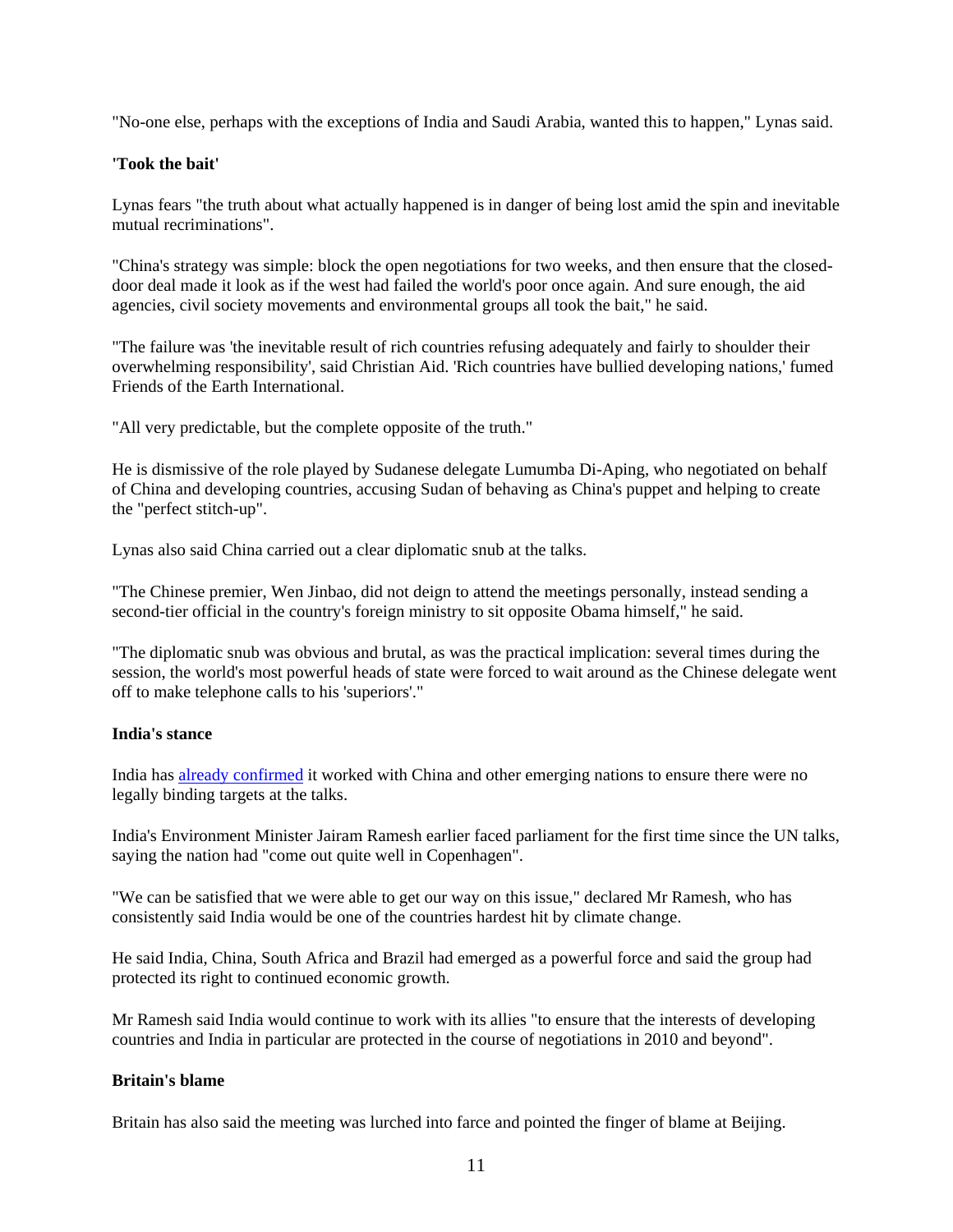While British Prime Minister Gordon Brown refrained from naming countries, his climate change minister Ed Miliband said China had led a group of countries that "hijacked" the negotiations which had at times presented "a farcical picture to the public".

"We did not get an agreement on 50 per cent reductions in global emissions by 2050 or on 80 per cent reductions by developed countries," he wrote in The Guardian.

"Both were vetoed by China, despite the support of a coalition of developed and the vast majority of developing countries."

China, the world's top polluter, doggedly resisted pressure for outside scrutiny of its emissions.

\*\*\*\*\*\*\*\*\*\*\*\*\*\*\*\*\*\*\*\*\*\*\*\*\*\*\*\*\*\*\*\*\*\*\*\*\*\*\*\*\*\*\*\*\*

#### **5. A Climatology Conspiracy**

By David H. Douglass and John R Christy, The American Thinker, Dec 20, 2009 http://www.americanthinker.com/2009/12/a\_climatology\_conspiracy.html [SEPP Note: An important article but due to the length only the initial part is included in the pdf.]

The CRU e-mails have revealed how the normal conventions of the peer review process appear to have been compromised by a team\* of global warming scientists, with the willing cooperation of the editor of the International Journal of Climatology (IJC), Glenn McGregor. The team spent nearly a year preparing and publishing a paper that attempted to rebut a previously published paper in IJC by Douglass, Christy, Pearson, and Singer (DCPS). The DCPS paper, reviewed and accepted in the traditional manner, had shown that the IPCC models that predicted significant "global warming" in fact largely disagreed with the observational data.

We will let the reader judge whether this team effort, revealed in dozens of e-mails and taking nearly a year, involves inappropriate behavior, including (a) unusual cooperation between authors and editor, (b) misstatement of known facts, (c) character assassination, (d) avoidance of traditional scientific give-andtake, (e) using confidential information, (f) misrepresentation (or misunderstanding) of the scientific question posed by DCPS, (g) withholding data, and more.

\*The team is a group of climate scientists who frequently collaborate and publish papers which often support the hypothesis of human-caused global warming. For this essay, the leading team members include Ben Santer, Phil Jones, Timothy Osborn, and Tom Wigley, with lesser roles for several others.

[Please see the referenced web site for the full article] \*\*\*\*\*\*\*\*\*\*\*\*\*\*\*\*\*\*\*\*\*\*\*\*\*\*\*\*\*\*\*\*\*\*\*\*\*\*\*\*\*\*\*\*\*\*\*\*\*\*\*\*\*

### **6. Wikipedia's climate doctor**

#### **How Wikipedia's green doctor rewrote 5,428 climate articles**

By Lawrence Solomon, Financial Post, Dec 19, 2009 http://network.nationalpost.com/np/blogs/fpcomment/archive/2009/12/18/lawrence-solomon-wikipedia-sclimate-doctor.aspx

The Climategate Emails describe how a small band of climatologists cooked the books to make the last century seem dangerously warm.

The emails also describe how the band plotted to rewrite history as well as science, particularly by eliminating the Medieval Warm Period, a 400 year period that began around 1000 AD.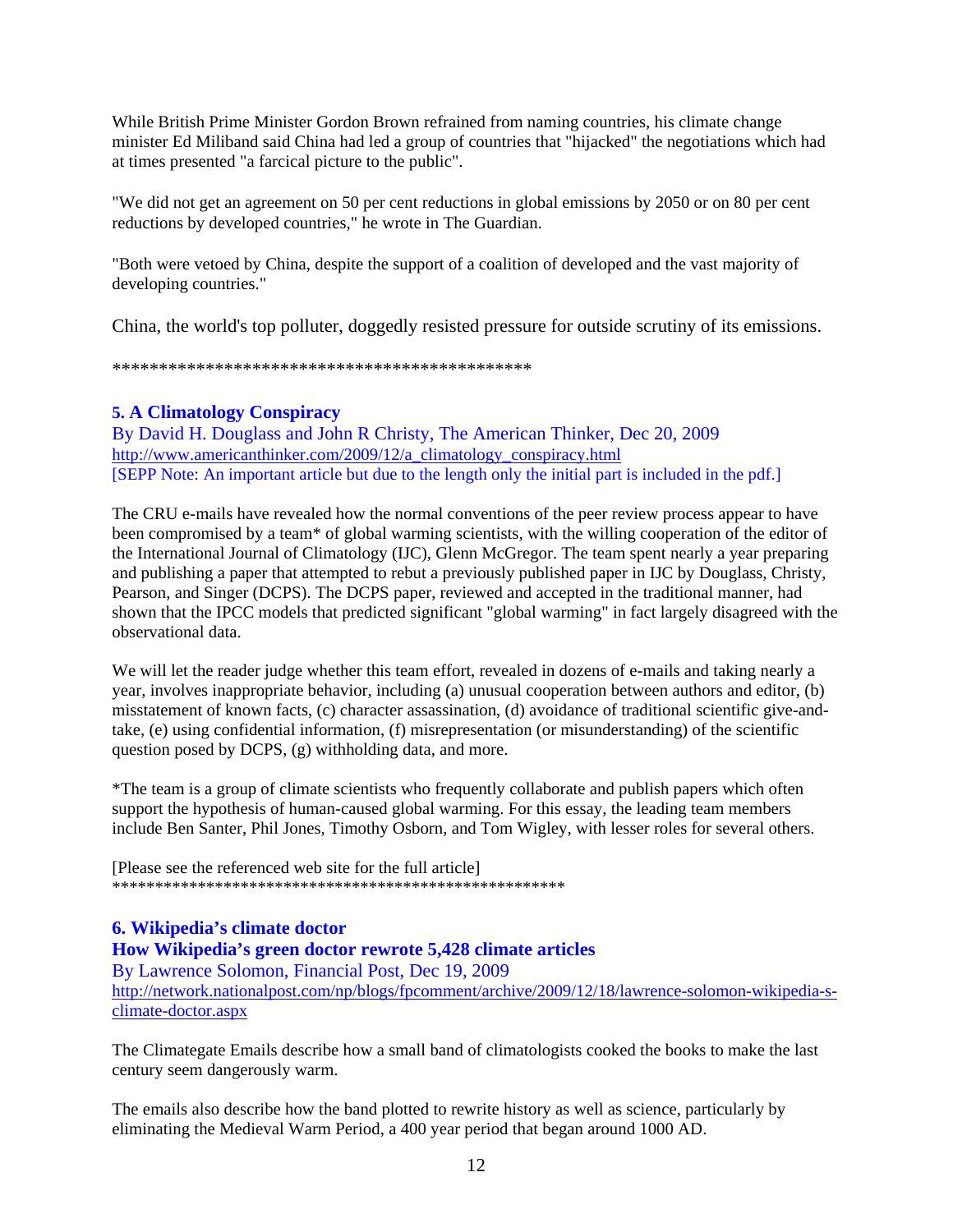The Climategate Emails reveal something else, too: the enlistment of the most widely read source of information in the world — Wikipedia — in the wholesale rewriting of this history.

The Medieval Warm Period, which followed the meanness and cold of the Dark Ages, was a great time in human history — it allowed humans around the world to bask in a glorious warmth that vastly improved agriculture, increased life spans and otherwise bettered the human condition.

But the Medieval Warm Period was not so great for some humans in our own time — the same small band that believes the planet has now entered an unprecedented and dangerous warm period. As we now know from the Climategate Emails, this band saw the Medieval Warm Period as an enormous obstacle in their mission of spreading the word about global warming. If temperatures were warmer 1,000 years ago than today, the Climategate Emails explain in detail, their message that we now live in the warmest of all possible times would be undermined. As put by one band member, a Briton named Folland at the Hadley Centre, a Medieval Warm Period "dilutes the message rather significantly."

Even before the Climategate Emails came to light, the problem posed by the Medieval Warm Period to this band was known. "We have to get rid of the Medieval Warm Period" read a pre-Climategate email, circa 1995, as attested to at hearings of the U.S. Senate Committee on Environment & Public Works. But the Climategate transcripts were more extensive and more illuminating — they provided an unvarnished look at the struggles that the climate practitioners underwent before settling on their scientific dogma.

The Climategate Emails showed, for example, that some members of the band were uncomfortable with aspects of their work, some even questioning the need to erase the existence of the Medieval Warm Period 1,000 years earlier.

Said Briffa, one of their chief practitioners: "I know there is pressure to present a nice tidy story as regards 'apparent unprecedented warming in a thousand years or more in the proxy data' but in reality the situation is not quite so simple. … I believe that the recent warmth was probably matched about 1,000 years ago."

In the end, Briffa and other members of the band overcame their doubts and settled on their dogma. With the help of the United Nations Intergovernmental Panel on Climate Change, the highest climate change authority of all, they published what became the icon of their movement — the hockey stick graph. This icon showed temperatures in the last 1,000 years to have been stable — no Medieval Warm Period, not even the Little Ice Age of a few centuries ago.

But the UN's official verdict that the Medieval Warm Period had not existed did not erase the countless schoolbooks, encyclopedias, and other scholarly sources that claimed it had. Rewriting those would take decades, time that the band members didn't have if they were to save the globe from warming.

Instead, the band members turned to their friends in the media and to the blogosphere, creating a website called RealClimate.org. "The idea is that we working climate scientists should have a place where we can mount a rapid response to supposedly 'bombshell' papers that are doing the rounds" in aid of "combating dis-information," one email explained, referring to criticisms of the hockey stick and anything else suggesting that temperatures today were not the hottest in recorded time. One person in the nine-member Realclimate.org team — U.K. scientist and Green Party activist William Connolley — would take on particularly crucial duties.

Connolley took control of all things climate in the most used information source the world has ever known – Wikipedia. Starting in February 2003, just when opposition to the claims of the band members were beginning to gel, Connolley set to work on the Wikipedia site. He rewrote Wikipedia's articles on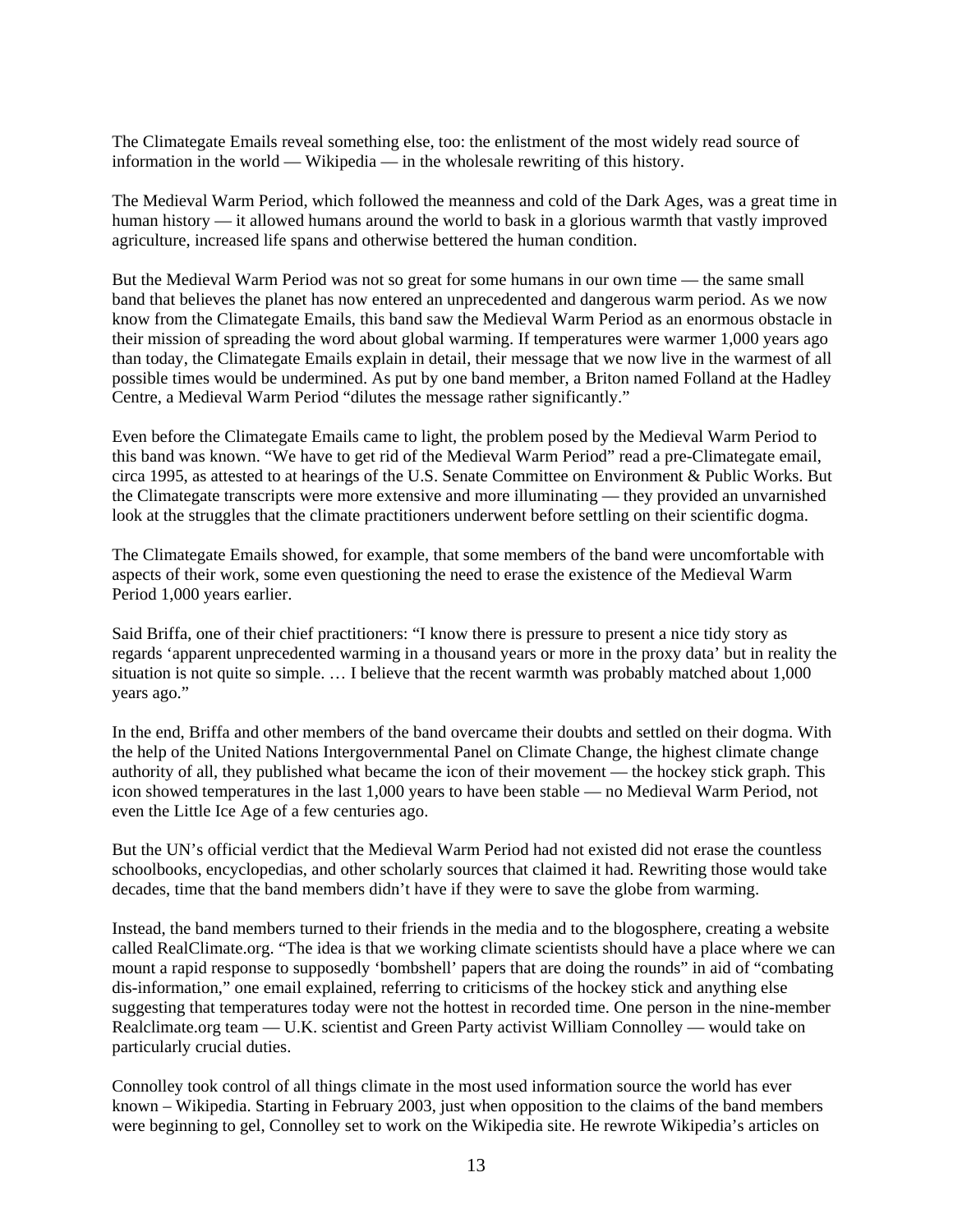global warming, on the greenhouse effect, on the instrumental temperature record, on the urban heat island, on climate models, on global cooling. On Feb. 14, he began to erase the Little Ice Age; on Aug.11, the Medieval Warm Period. In October, he turned his attention to the hockey stick graph. He rewrote articles on the politics of global warming and on the scientists who were skeptical of the band. Richard Lindzen and Fred Singer, two of the world's most distinguished climate scientists, were among his early targets, followed by others that the band especially hated, such as Willie Soon and Sallie Baliunas of the Harvard-Smithsonian Center for Astrophysics, authorities on the Medieval Warm Period.

All told, Connolley created or rewrote 5,428 unique Wikipedia articles. His control over Wikipedia was greater still, however, through the role he obtained at Wikipedia as a website administrator, which allowed him to act with virtual impunity. When Connolley didn't like the subject of a certain article, he removed it — more than 500 articles of various descriptions disappeared at his hand. When he disapproved of the arguments that others were making, he often had them barred — over 2,000 Wikipedia contributors who ran afoul of him found themselves blocked from making further contributions. Acolytes whose writing conformed to Connolley's global warming views, in contrast, were rewarded with Wikipedia's blessings. In these ways, Connolley turned Wikipedia into the missionary wing of the global warming movement.

The Medieval Warm Period disappeared, as did criticism of the global warming orthodoxy. With the release of the Climategate Emails, the disappearing trick has been exposed. The glorious Medieval Warm Period will remain in the history books, perhaps with an asterisk to describe how a band of zealots once tried to make it disappear.

\*\*\*\*\*\*\*\*\*\*\*\*\*\*\*\*\*\*\*\*\*\*\*\*\*\*\*\*\*\*\*\*\*\*\*\*\*\*\*\*\*\*\*\*\*\*\*\*\*\*\*\*\*\*\*\*

#### **7. No Substitute for Fossil Fuels**

Investors Business Daily, 12/22/09 http://www.investors.com/NewsAndAnalysis/Article.aspx?id=516042

**Energy:** Earlier this year, Congress approved a scheme to pour \$80 billion — on top of the tens of billions already spent — into renewables. A government report released last week indicates the money will be wasted.

Renewable energy is the shiny gem that everyone wants but no one can have. Not even a president. Campaigning last year in Lansing, Mich., President Barack Obama said that it was his goal for the U.S. to generate 10% of its electric power from renewable sources by 2012 and 25% by 2025. But he cannot, by the force of will or executive order, change the laws of physics and economics.

America has long relied on fossil fuels to power its economy. Oil, natural gas and coal provide about 84% of the nation's energy.

And for good reason. They are plentiful and typically easy to retrieve, and, consequently, cheap.

At the other end of the spectrum are renewable sources such as solar, wind, biomass and geothermal. They supply only about 4% of our energy, the remainder coming from hydro and nuclear power.

An axis of environmentalists and Democrats want to change this ratio, because, according to the usual complaint, we depend too heavily on the fossil fuels that emit carbon dioxide.

Trouble is, the market for renewables is poor. Few want to use the inefficient, unreliable and expensive sources. But that hasn't slowed the renewable energy campaign, which has succeeded in persuading the public that renewables are a sensible energy source and convincing Congress to fund supporters' daydreams.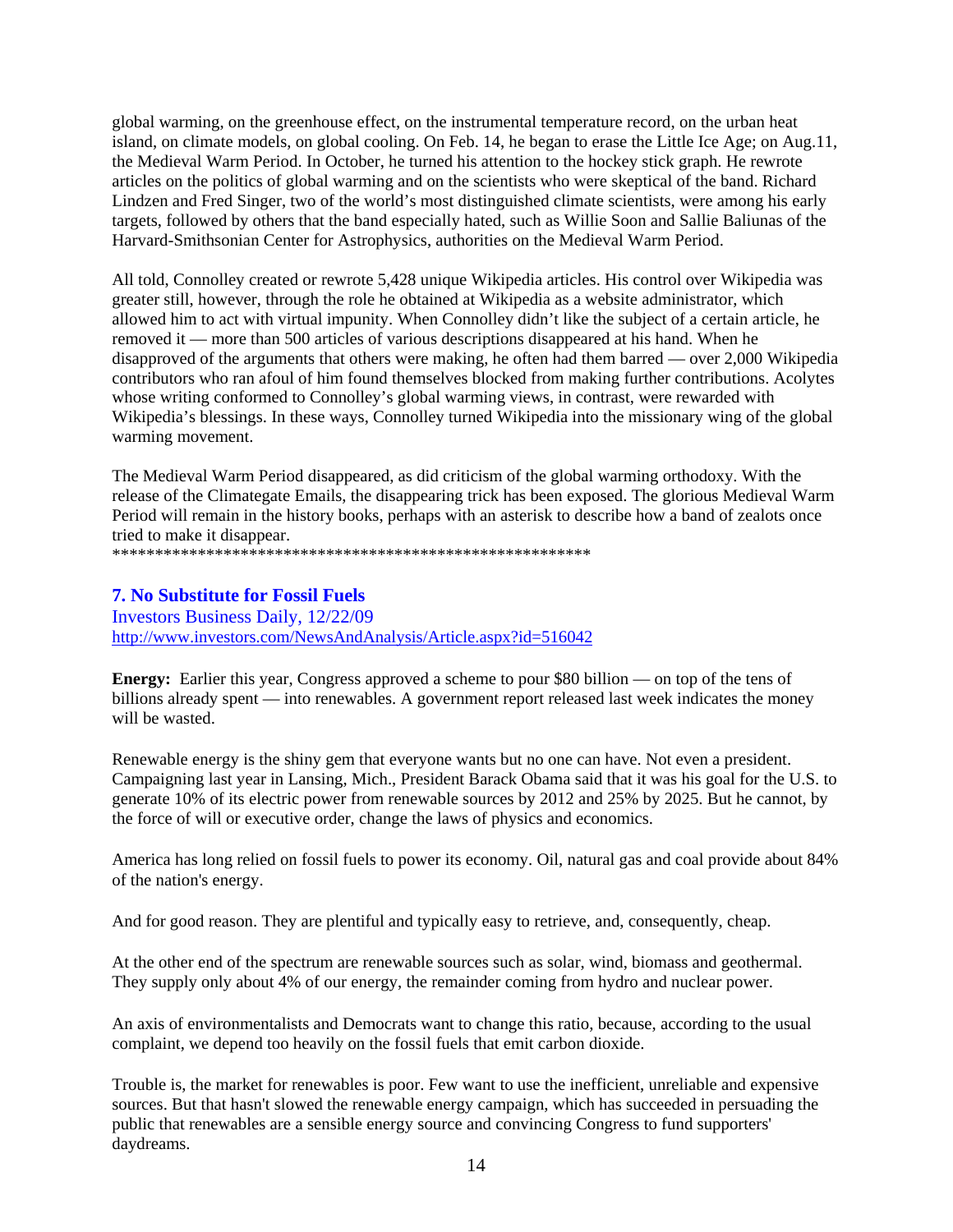The government can continue to "invest" in renewables, and the dreamers will keep using public money to find the magic formula. But little will change over the next 25 years.

The federal Energy Information Administration's Annual Energy Outlook says in 2035, demand for liquid fuels will increase by almost 10% over 2008 levels, natural gas by nearly 7% and coal by 12%.

While use of renewables will increase as well — by 81%, including hydropower — they will still be unable to unseat our dominant energy source. Fossil fuels' share of consumption will fall by only six percentage points, from 84% to 78% by 2035. Renewables will provide about 8%.

It's clear that renewables, which have benefited from government subsidies far in excess of what fossil fuels have received, can't compete in today's market and won't be faring much better a quarter century from now, according to the government's own reckoning.

It's just as clear that throwing taxpayers' dollars at renewables has produced little progress.

Spain provides perhaps the best lesson. The government there has spent \$43 billion on solar energy projects, yet solar provides less than 1% of the country's electric power. It was a bad investment.

Chasing the wind is just as ineffective. When Congress temporarily eliminated wind power credits in 1999, 2001 and 2003, the number of new turbine projects fell sharply. The Texas Public Policy Foundation says that providing a modest level of wind power in that state would cost taxpayers at least \$60 billion through 2025.

Biomass is also a poor substitute. It's both primitive — its sources are wood and trash — and an environmental nightmare, devouring in some cases as much as 10 times the land mass than needed to create a wind farm. And wind farms themselves are big land eaters.

Geothermal energy, considered "free" energy from the earth, is also a space eater that requires heavy capital investment, which is often hard to recoup. In California earlier this month, a geothermal project was abandoned, despite a \$6 million grant from the Energy Department and roughly \$30 million in venture capital.

Geothermal has, as well, some environmental drawbacks. The day before the California project was closed, Swiss government officials permanently shut down a geothermal project in Basel because, the New York Times reports, "of the damaging earthquakes it produced in 2006 and 2007."

Maybe some of these renewables will one day be cheap and reliable. Technological advances will help. But today they are neither cheap nor reliable, and, based on the government's report, won't be for another generation.

Until they can compete, the country has to rely on proven sources: fossil fuels and nuclear power. To force cutbacks on these so that renewables can get a bigger market share, and to continue to fund projects with public money, is foolish and irresponsible.

\*\*\*\*\*\*\*\*\*\*\*\*\*\*\*\*\*\*\*\*\*\*\*\*\*\*\*\*\*\*\*\*\*\*\*\*\*\*\*\*\*\*\*\*\*\*\*\*

**8 The 'Science Mantra'** 

**All sorts of agendas wrap themselves in the mantle of science**  By Thomas Sowell, National Review Online, Dec 22 http://article.nationalreview.com/?q=ZTk4ZmVjYzUyMGMwMTJlOGM0ZTY5OWJiOGJmMmQyN2E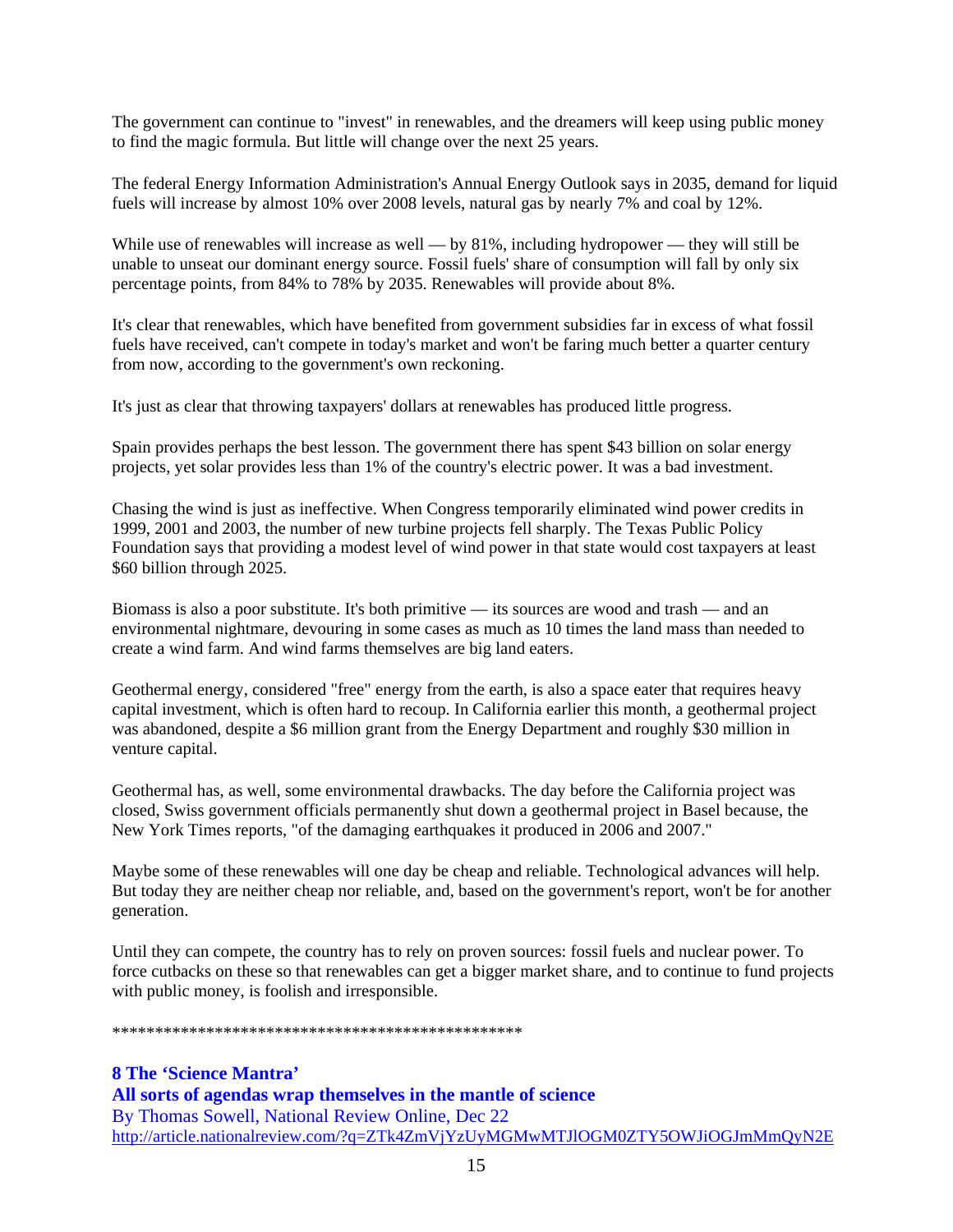Science is one of the great achievements of the human mind and the biggest reason why we live not only longer but more vigorously in our old age, in addition to all the ways in which it provides us with things that make life easier and more enjoyable.

Like anything valuable, science has been seized upon by politicians and ideologues, and used to forward their own agendas. This started long ago, as far back as the 18th century, when the Marquis de Condorcet coined the term "social science" to describe various theories he favored. In the 19th century, Karl Marx and Friedrich Engels distinguished their own brand of socialism as "scientific socialism." By the 20th century, all sorts of notions wrapped themselves in the mantle of science.

"Global warming" hysteria is only the latest in this long line of notions, whose main argument is that there is no argument, because it is "science." The recently revealed destruction of raw data at the bottom of the global warming hysteria, as well as revelations of attempts to prevent critics of this hysteria from being published in leading journals, suggests that the disinterested search for truth — the hallmark of real science — has taken a back seat to a political crusade.

An intercepted e-mail from a professor at the Climate Research Unit in England to a professor at the University of Pennsylvania warned the latter: "Don't any of you three tell anybody that the UK has a Freedom of Information Act" and urged the American professor to delete any e-mails he may have sent a colleague regarding the Intergovernmental Panel on Climate Change.

When a business accused of fraud begins shredding its memos and deleting its e-mails, the media are quick to proclaim these actions as signs of guilt. But, after the global warming advocates began a systematic destruction of evidence, the big television networks went for days without even reporting these facts, much less commenting on them.

As for politicians, Senator Barbara Boxer has urged prosecution of the hackers who uncovered and revealed the e-mails! People who have in the past applauded whistleblowers in business, in the military, or in Republican administrations, and who lionized the *New York Times* for publishing the classified Pentagon papers, are now shocked and outraged that someone dared to expose massive evidence of manipulations, concealment and destruction of data — and deliberate cover-ups of all this — in the global warming establishment.

Factual data are crucial in real science. Einstein himself urged that his own theory of relativity not be accepted until it could be empirically verified. This verification came when scientists around the world observed an eclipse of the sun and discovered that light behaved as Einstein's theory said it would behave, however implausible that might have seemed beforehand.

Today, politicized "science" has too big a stake in the global warming hysteria to let the facts speak for themselves and let the chips fall where they may. Too many people — in politics and in the media, as well as among those climate scientists who are promoting global warming hysteria — let the raw data on which their calculations have been based fall into the "wrong hands."

People who talk about the corrupting influence of money seem to automatically assume that it is only private money that is corrupting. But, when governments have billions of dollars invested in the globalwarming crusade, massive programs are underway, and whole political careers are at risk if that crusade gets undermined, do not expect the disinterested search for truth.

Among the intelligentsia, there have always been many who are ready to jump on virtually any bandwagon that will take them to the promised land, where the wise and noble few — like themselves —